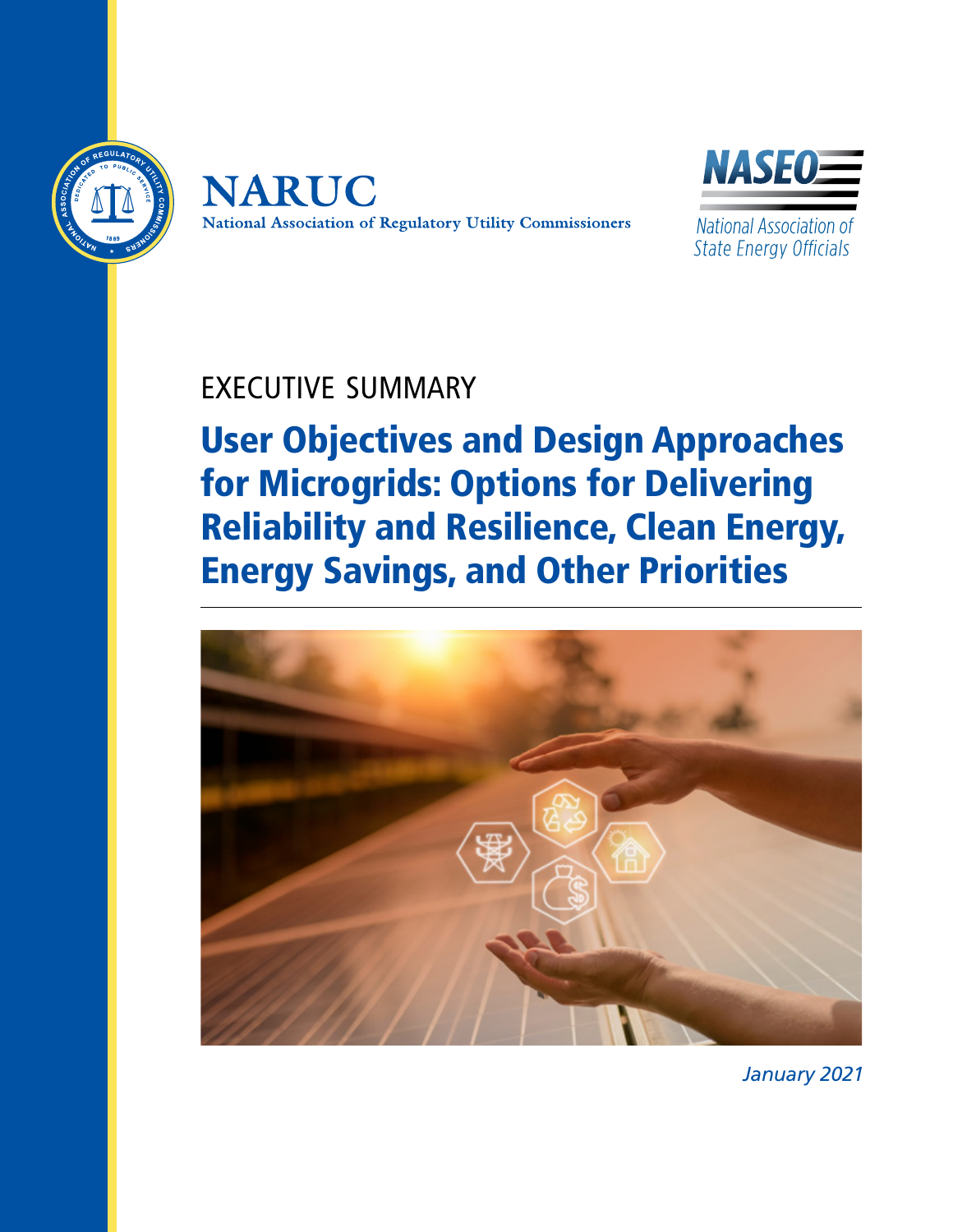## Executive Summary

In fall 2019, the National Association of Regulatory Utility Commissioners (NARUC) and the National Association of State Energy Officials (NASEO) initiated a joint Microgrids State Working Group (MSWG), funded by the U.S. Department of Energy (DOE) Office of Electricity (OE). The MSWG aimed to bring together NARUC and NASEO members to explore the capabilities, costs, and benefits of microgrids; discuss barriers to microgrid development; and develop strategies to plan, finance, and deploy microgrids to improve resilience.

Based on member input, the MSWG developed two companion briefing papers to answer key questions about microgrids: (1) User Objectives and Design Approaches for Microgrids: Options for Delivering Reliability and Resilience, Clean Energy, Energy Savings, and Other Priorities and (2) Private Sector, State, and Federal Funding and Financing Options to Enable Resilient, Affordable, and Clean Microgrids. Read together, these resources provide readers with an understanding of both why and how customers—whether an investor-owned, cooperative, or municipal utility; federal, state, or local government entity; individual or group of residential, commercial, and/or industrial customers; or other organization—select, design, and pay for microgrid projects.

Microgrids are both a compelling and challenging investment for potential customers seeking solutions to energy supply issues. DOE's Microgrid Exchange Group offers a helpful definition: "[A microgrid is] a group of interconnected loads and distributed energy resources within clearly defined electrical boundaries that acts as a single controllable entity with respect to the grid. A microgrid can connect and disconnect from the grid to enable it to operate in both grid-connected or island-mode." As a highly customized solution requiring significant study and expertise, customers need to fully analyze the design and operation of a microgrid prior to development.

A microgrid involves four distinct components:

- 1. Load(s): The consumer(s) of electricity. Load can be designated as critical, high-priority, or low-priority. Critical load is uninterruptible, meaning that any disruption of electric service, regardless of duration, is highly costly or may impact human life and safety.
- 2. Distributed energy resources (DERs): The supply of electricity. DERs are generation, storage, and load control (i.e., energy efficiency or demand response) technologies located at the distribution system. DERs can be powered by a range of fuels including diesel, natural gas, and solar power.
- **3. Controls:** The management system of the microgrid. A microgrid controller performs multiple functions, including: (a) identifying when and how to connect and disconnect from the grid; (b) maintaining real and reactive power balance when the microgrid is disconnected and operating in islanded mode, and (c) dispatching DERs to support load.
- 4. Interconnection/point of common coupling (PCC): The point at which the microgrid connects to the distribution network. It is at this point that the microgrid controller connects and disconnects to the larger grid.

Customers choose to install microgrids based on a wide range of motivations, which often include increasing reliability and resilience, decreasing electricity costs, expanding access to clean energy, and/or providing power to remote communities (e.g., when extending the existing transmission/distribution grid is infeasible or too costly). Customer motivations are not mutually exclusive; in fact, customers often have multiple motivations for installing a microgrid, such as increasing renewable generation while improving reliability and resilience. This paper cites numerous examples of operational microgrids across the country that represent one or more of these objectives.

After the end user comes to an understanding of why a microgrid or other energy investment may be needed, there are four general steps to arrive at an operational microgrid: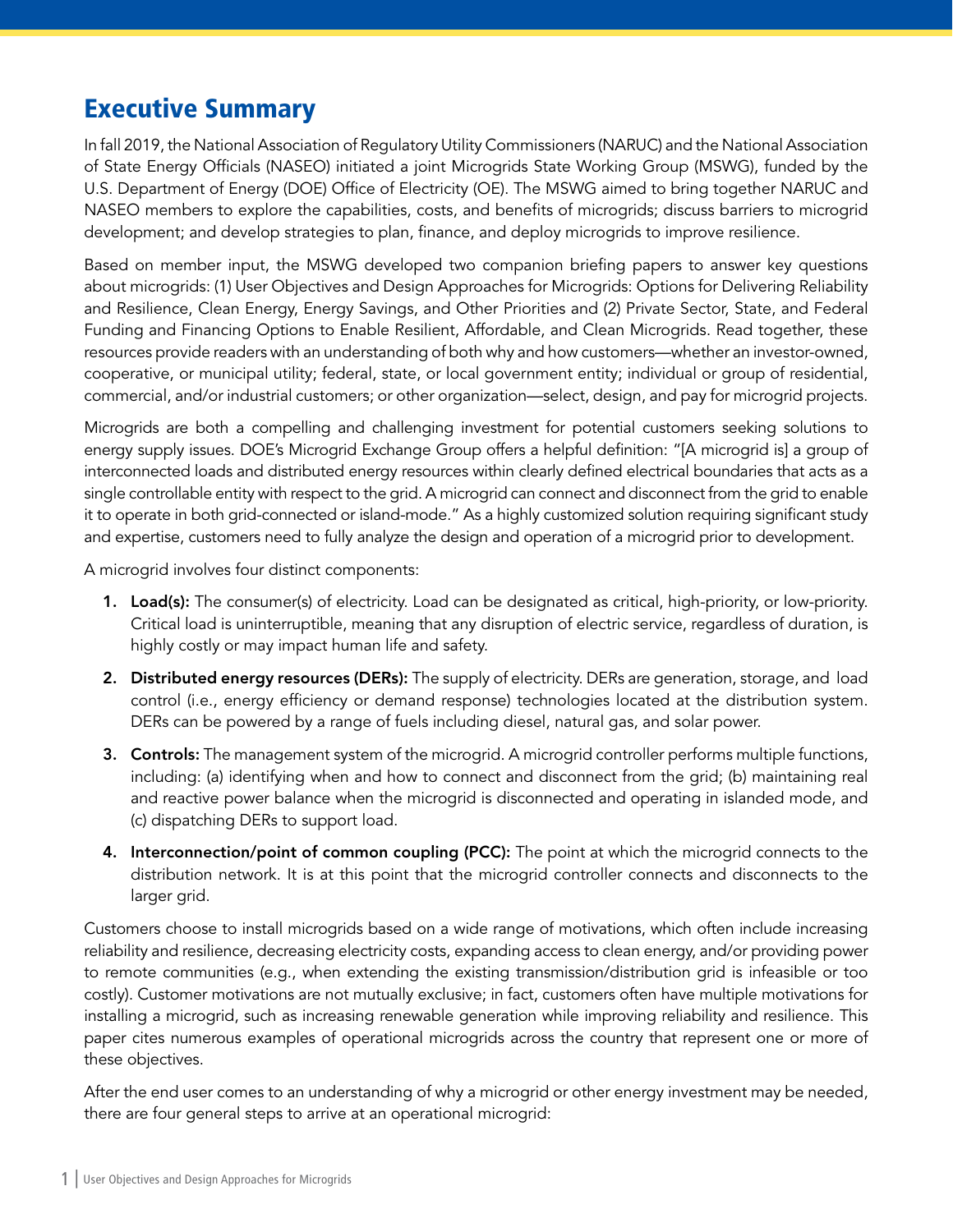- 1. Feasibility study;
- 2. Engineering, design, and business planning;
- 3. Construction; and
- 4. Operation.

While construction can occur very quickly, even in a matter of days, steps 1 and 2 require substantial time and data, as these stages entail the majority of a customer's decisions about the microgrid's design. Designating critical loads, generation source(s), interconnection to the larger grid, and control systems are key elements of these initial phases. Decisions around each element are heavily dependent on the characteristics of the customer, local distribution system, and area in which the potential microgrid is to be located, as well as the customer's overarching objectives and motivations for procuring a microgrid. This paper explores each of these motivations and discusses how each one impacts the design of a microgrid, offering multiple case studies of how each objective has translated into currently operational microgrid projects. Across all of these objectives, questions influencing key decision points include:

- 1. Designating critical loads and energy efficiency investment options, classifying loads across four tiers of prioritization and accounting for opportunities to reduce energy needs through pre-microgrid efficiency measures;
- 2. Considering a microgrid that connects to multiple facilities and/or across multiple meters and public rights-of-way, recognizing that multi-facility microgrids add complexity but may deliver additional benefits;
- 3. Selecting generation and storage resources, accounting for policies incentivizing renewable generation, combined heat and power, and biofuels; reliability of liquid/gaseous fuel delivery and availability of fuel storage; availability of wind and solar resources; and environmental considerations;
- 4. Considering cost drivers, including retail electricity rate structures, energy export prices, non-wires alternatives, and access to competitive energy services markets;
- 5. Selecting software, inverters, communication, and control systems, considering the impacts of systems on the microgrid's capabilities and overall costs; and
- 6. Exploring interconnection options and considering where and how to interconnect to the distribution grid in order to minimize added costs.

Using Lawrence Berkeley National Laboratory's Distributed Energy Resources Customer Adoption Model (DER-CAM), the paper next details how various customer objectives results in different design and operational choices. DER-CAM demonstrates that different objectives result in varying combinations of generation and storage resources and operational decisions for an optimal microgrid solution. To illustrate differences in design choices, the DER-CAM model shows that a hypothetical Florida hospital that is focused on reliability and resilience might focus on procuring a solar+storage microgrid with a combined cold storage and flow battery if it needs to be able to operate islanded for three weeks following a hurricane. In another example, the DER-CAM model offers a far more complex configuration for a California warehouse seeking to achieve electricity bill savings: a combination of solar PV, solar thermal, cold storage, controllable central heating capacity, and controllable central cooling capacity to offsets 60 percent of annual electricity purchases. DER-CAM also demonstrates how different objectives influence operational choices and electricity dispatch decisions. For example, a hypothetical Maryland school hosting a microgrid primarily to integrate clean energy resources will pursue a different dispatch strategy for its generation and storage resources than a California warehouse interested in using a microgrid to lower peak demand charges. In all cases modeled, customers continue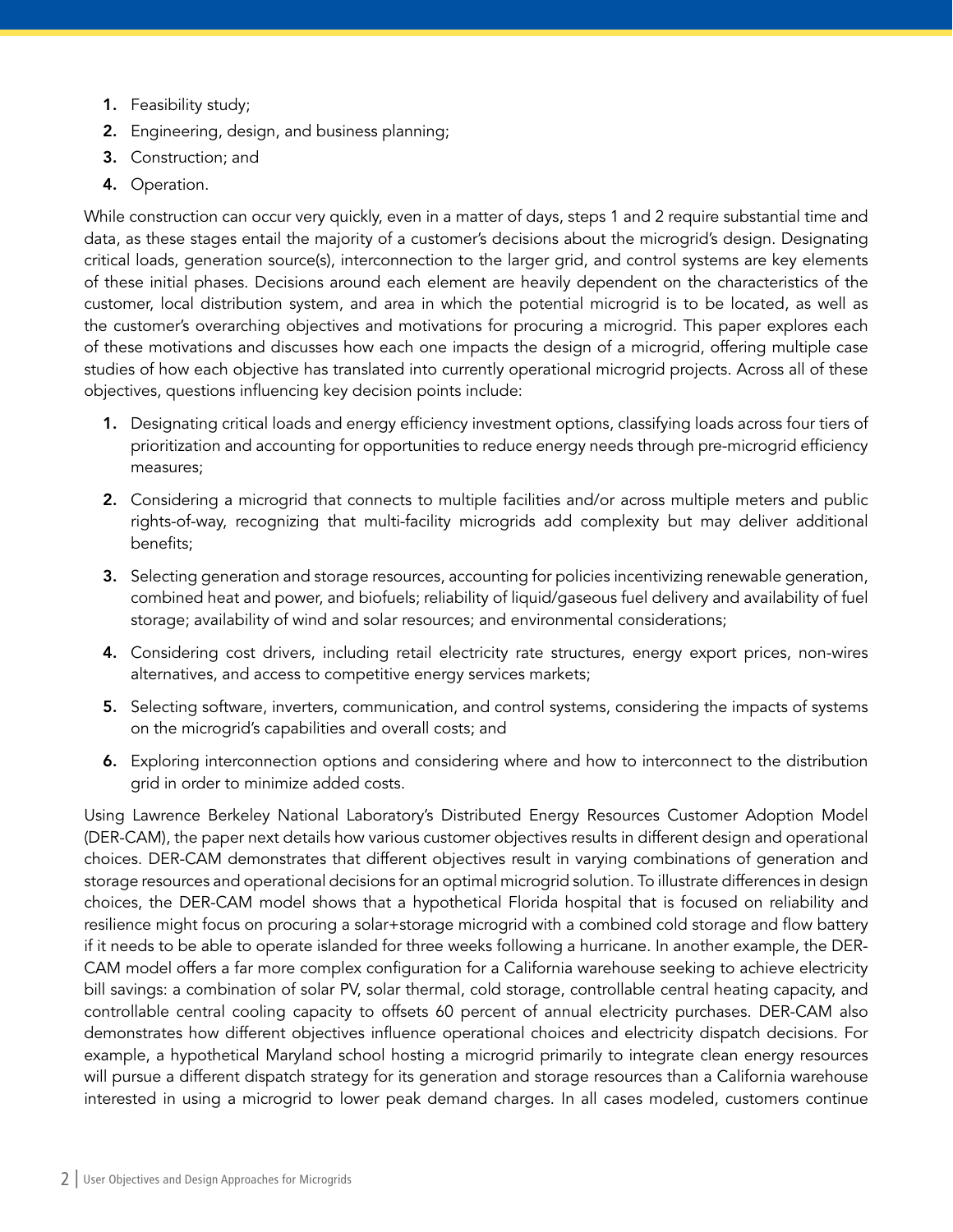to partially rely on the local distribution utility under normal conditions, but make use of on-site renewable generation, storage, controllable load, and other investment options to achieve distinct objectives and deliver savings and/or revenue from on-site generation and, where allowed, electricity exports.

The optimal solutions modeled above demonstrate the feasibility of customer-sited microgrids to achieve customer objectives—currently with payback periods of between 16 and 20 years. The length of payback period generally depends on four main factors: (1) current on-site energy consumption and spending, (2) level of energy generation from the microgrid, (3) capital cost of the microgrid, and (4) funding and/ or financing arrangements. Customers installing microgrids are diverse and there is significant variation in financial arrangements, ownership and operational structures, and interaction between the microgrid and the local distribution utility, where a utility is present. Readers are encouraged to consult the companion paper, Private Sector, State, and Federal Funding and Financing Options to Enable Resilient, Affordable, and Clean Microgrids, for a more in-depth discussion of funding and financing approaches to microgrids.

Finally, this paper discusses the role of State Energy Offices and Public Utility Commissions in furthering the development of microgrids to satisfy customer and system needs, emphasizing the important role of these entities as conveners to facilitate productive collaboration among diverse stakeholders. Many of the regulatory and policy barriers to microgrid development are complex and have no one-size-fits-all solution. Uncertainty over the regulatory treatment of microgrids, risk of added costs and delays from interconnection queues, lack of valuation methodologies for the full range of benefits provided by microgrids, challenges associated with stakeholder communication and collaboration all present barriers to microgrids. Addressing these barriers will require cooperation not only between State Energy Offices and Public Utility Commissions, but also from regulated utilities, municipalities, microgrid adopters, and other stakeholders. Initial actions State Energy Offices and Public Utility Commissions could consider taking to navigate these obstacles include:

- 1. Clarifying the regulatory treatment of microgrids by developing state-specific definitions reflective of jurisdictional characteristics, needs, and challenges. Multi-customer microgrids are particularly hindered by regulatory uncertainty. Ensuring consistent regulatory treatment of microgrids will remove uncertainty and enable fair consideration of microgrids alongside other energy investments.
- 2. Encourage the provision of transparent and current interconnection information to facilitate timely, cost-effective interconnection for microgrid customers. Several states use pre-application reports to offer information to prospective applicants. States may consider other strategies to help streamline interconnection processes.
- 3. Continue to discuss and advance methodologies to value the full range of benefits that microgrids can offer, particularly regarding energy resilience. Many Public Utility Commissions and State Energy Offices are already considering definitions and valuation methodologies for resilience that more fully account for the impacts of interruptions in energy service, particularly those driven by high-impact, lowfrequency events. These efforts are generally outcome-based and not specific to any type of energy resource, which supports a more robust cost-benefit analysis process that will reflect more of the benefits provided by microgrids and other resilience investment options.
- 4. Facilitate productive engagement between microgrid adopters and community/stakeholder groups to identify opportunities for microgrids to provide greater energy, socioeconomic, and/or environmental benefits to both connected customers and the surrounding community. Customers and states have supported numerous examples of microgrids providing a higher level of benefits when multiple parties are involved in development.

The MSWG does not seek to offer prescriptive recommendations State Energy Offices and Public Utility Commissions. Many of the regulatory and policy barriers to microgrid development are complex and have no one-size-fits-all solution. Rather, this paper seeks to (1) illuminate microgrid adopter needs and challenges